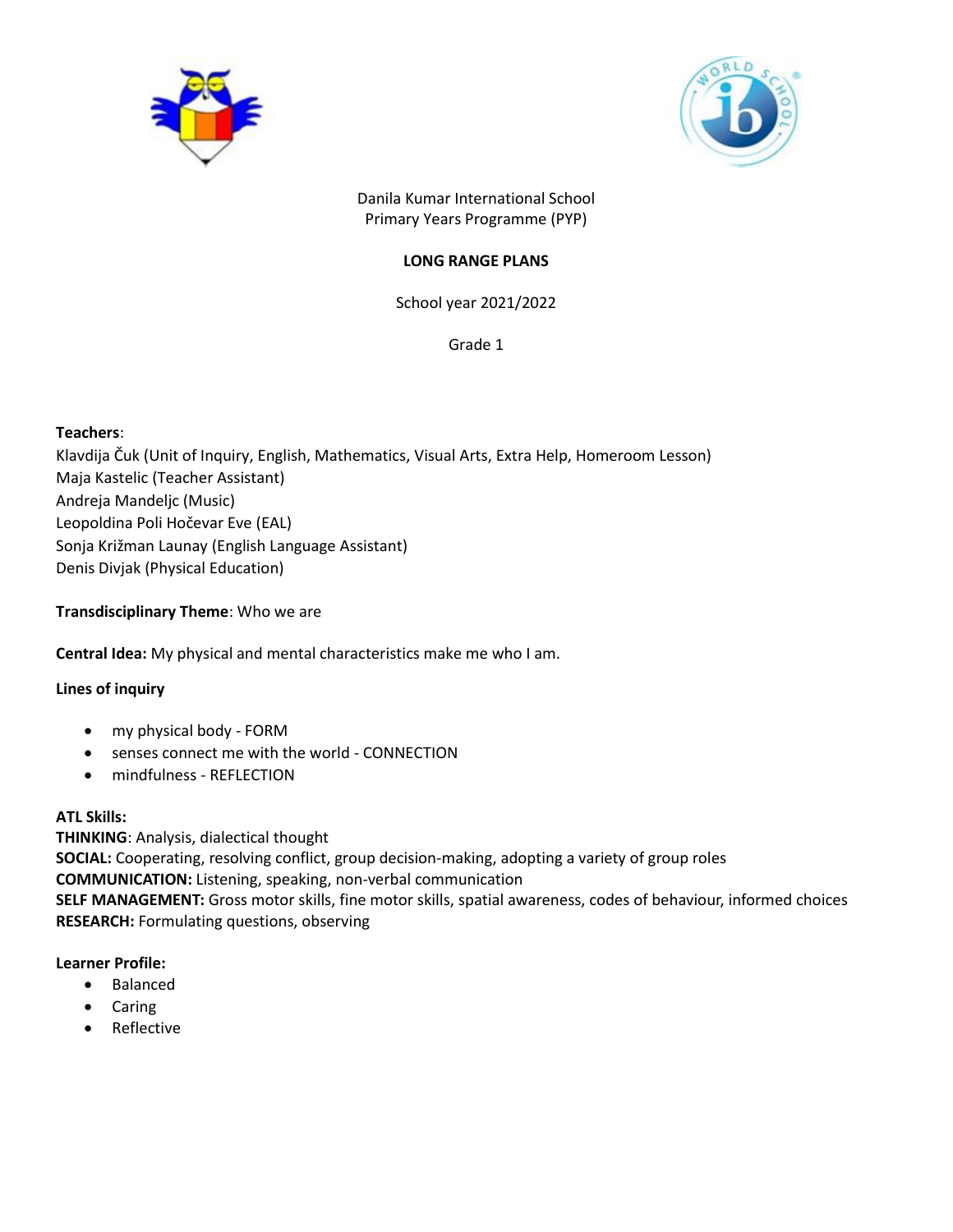### **Taught within the Unit of Inquiry - learning through language ENGLISH**

WRITTEN LANGUAGE

Reading

- begin to use simple dictionaries and reference books
- show an interest in a variety of fiction and non-fiction literature
- understand and respond to the ideas, feelings and attitudes expressed in the text
- begin to read different graphic organisers (tables, bar graphs)
- read and retell simple, familiar books independently with confidence

#### Writing

- use content-specific vocabulary which may be connected to the unit of inquiry
- begin to respond to the writing of others with sensitivity and respect

### ORAL LANGUAGE

Listening

- listen attentively and considerately and respond in small and large group situations
- Listen to and talk about stories, rhymes, questions
- pick out the main events and relevant points
- hear the beginnings, middle and endings of words
- be able to anticipate and predict when listening to texts read aloud
- hear and use rhyming words

### Speaking

- use speech to establish relationships with others for a variety of personal purposes
- express thoughts, feelings, ideas and opinions and be able to discuss them
- give instructions, directions and messages and respond to the instructions of others
- ask questions and give appropriate answers
- begin to develop specific vocabulary to suit different purposes (descriptive and comparative vocabulary)
- use simple and begin to use compound sentences, with appropriate word order
- begin to respond to text by identifying the main idea
- respond orally to the work of others

#### VISUAL LANGUAGE

Viewing and presenting

- understand that signs carry meaning
- begin to use a range of communications media (photography) to locate, present and record information
- begin to understand that not everything one sees is useful or relevant

# **Taught as a subject-specific (inquiry into ENGLISH)**

# **WRITTEN LANGUAGE**

Reading

- recognize and name letters (specific)
- read upper- and lower- case letters (specific)
- show some knowledge of, and a willingness to use an appropriate writing process

Writing

- recognize and name some letters
- write legible some upper- and lower- case letters
- present writing appropriately with correct directionality and spacing and notebook spatial orientation
- accurately spell some high-frequency words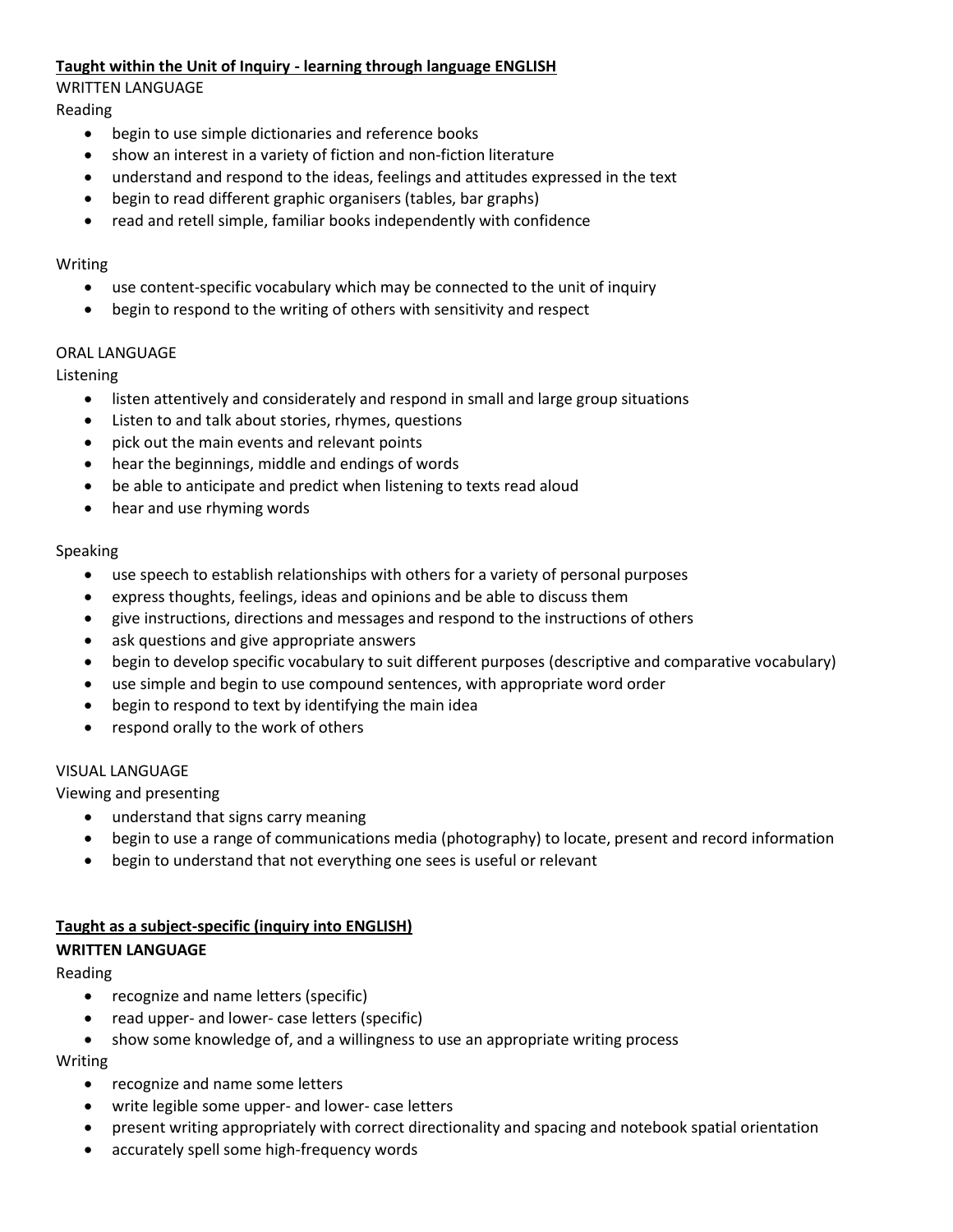# **Taught within the Unit of Inquiry – learning through MATHEMATICS**

SHAPE AND SPACE

 begin to represent ideas about the real world using geometric vocabulary and symbols, for example, through oral description, modelling, labelling

DATA HANDLING

- begin to understand that information about themselves and their surroundings can be collected and recorded in different ways
- understand that sets can be organized by one or more attributes
- use tree and Venn diagrams to explore relationships between data
- understand the concept of chance in daily events (impossible, less likely, maybe, most likely, certain).
- express the chance of an event happening using words or phrases (impossible, less likely, maybe, most likely, certain).
- create a pictograph and sample bar graph of real objects and interpret data by comparing quantities (for example, more, fewer, less than, greater than)

#### MEASUREMENT

- begin to understand that calendars can be used to determine the date, and to identify and sequence days of the week and months of the year
- begin to understand that time is measured using universal units of measure, for example, years, months, days, hours
- estimate and compare lengths of time: day, week and month
- begin to understand the use of standard units to measure, for example, length, mass, money, time, temperature
- begin to estimate and measure objects using standard units of measurement: length, mass, capacity, money and temperature

#### **Taught as a subject-specific (inquiry into MATHEMATICS)**

NUMBER

- model numbers to 12 using the base 10 place value system
- use the language of addition and subtraction, for example, add, take away, plus, minus, sum, difference
- model addition and subtraction of whole numbers through to 10
- develop strategies for memorizing addition and subtraction number facts
- read, write, compare and order cardinal and ordinal numbers

#### PATTEREN AND FUNCTION

- begin to understand the inverse relationship between addition and subtraction
- begin to represent patterns in a variety of ways, for example, using words, drawings, symbols, materials, actions, numbers

#### **Taught within the Unit of Inquiry – learning through VISUAL ARTS**

#### CREATING

- use their imagination and experiences to inform their art making
- take responsibility for the care of tools and materials
- take responsibility for their own and others' safety in the working environment
- participate in individual and collaborative creative experiences.
- create artwork in response to a range of stimuli
- use sketchbook and use it for responding to art and sketches

#### RESPONDING

- enjoy experiencing artworks
- show curiosity and ask questions about artworks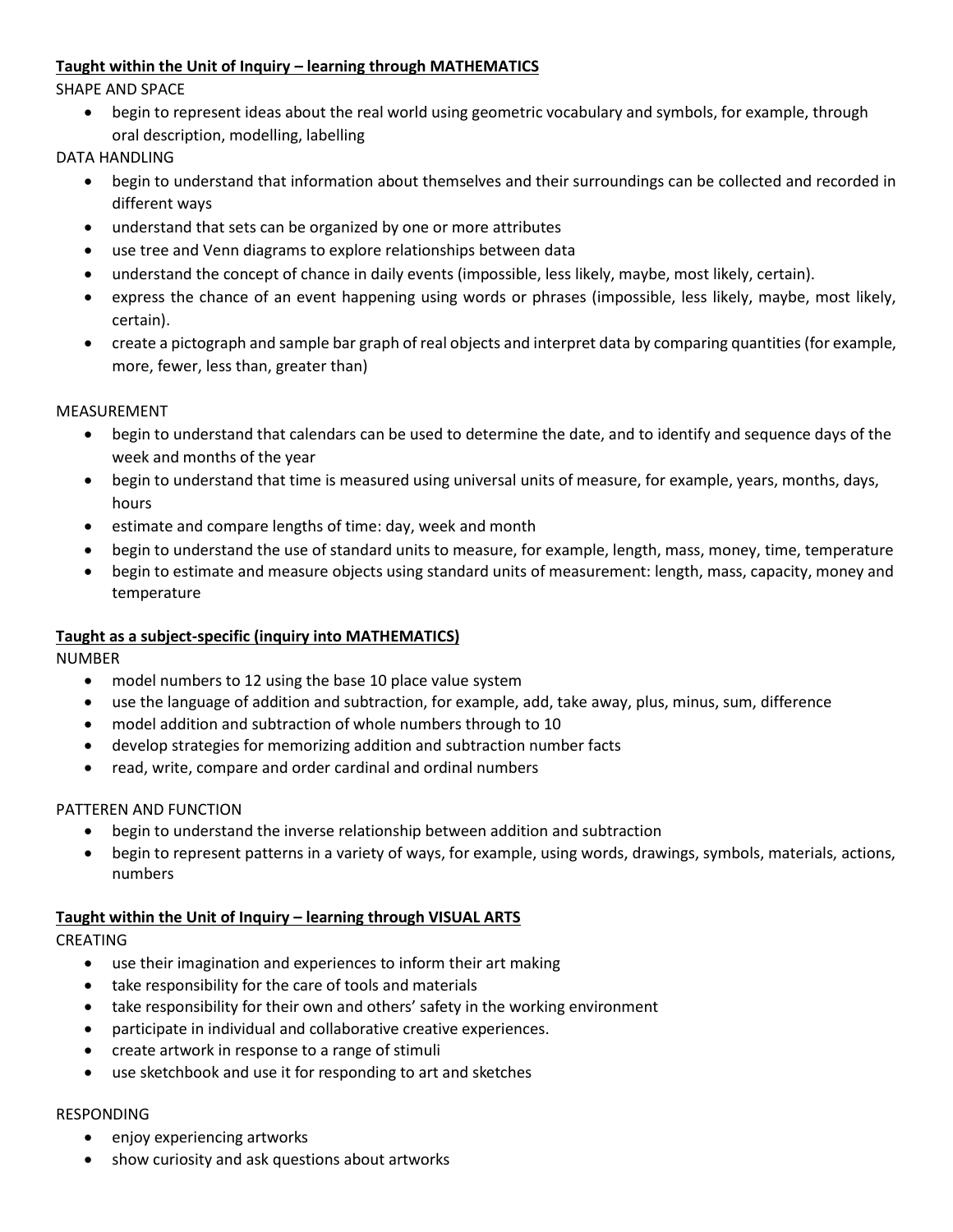describe what they notice about an artwork (cultural and other contexts)

### **Taught within the Unit of Inquiry – learning through EAL**

#### WRITTEN LANGUAGE

Reading

begin to use simple dictionaries and reference books

#### Writing

show confidence and positive attitude towards writing

#### ORAL LANGUAGE

Listening

- listen attentively and considerately and respond in small and large group situations
- **.** listen to and talk about stories, rhymes, questions
- hear and use rhyming words
- begin to pick out main events and relevant points
- show interest in a variety of fiction and non-fiction books

#### Speaking

- use content-specific vocabulary which may be connected to the unit of inquiry
- use speech to establish relationships with others and for a variety of personal purposes
- ask simple questions and give appropriate answers
- begin to use simple sentences

#### VISUAL LANGUAGE

Viewing and presenting

• understand that signs carry meaning

#### **Taught within the Unit of Inquiry – learning through MUSIC**

RESPONDING:

- sing expressively, with appropriate dynamics, tempo, phrasing, and interpretation
- explore body sounds and variety of untuned and tuned percussion instrument sounds
- use symbols to record their personal, visual interpretation of elements of sound (for example, loud/soft, high/low, fast/slow)
- respond and describe music characteristics or specify music events while listening to music
- describe how music makes them feel
- express their responses to music in multiple ways (drawings, games, songs, dance, oral discussion)

#### CREATING:

- use vocal sounds, rhythms and instruments to express feelings or ideas
- participate in performing and creating music

#### **Taught within the Unit of Inquiry – learning through PHYSICAL EDUCATION**

HEALTH-RELATED FITNESS

- are aware of physical activity and its importance on well-being
- are aware of the importance of drinking water during activity
- recognize basic changes that occur to their bodies when exercising
- demonstrate safety rules in the gymnasium and in the field
- begin to develop an appreciation of the role physical fitness plays in achieving and maintaining a personal sense of well-being